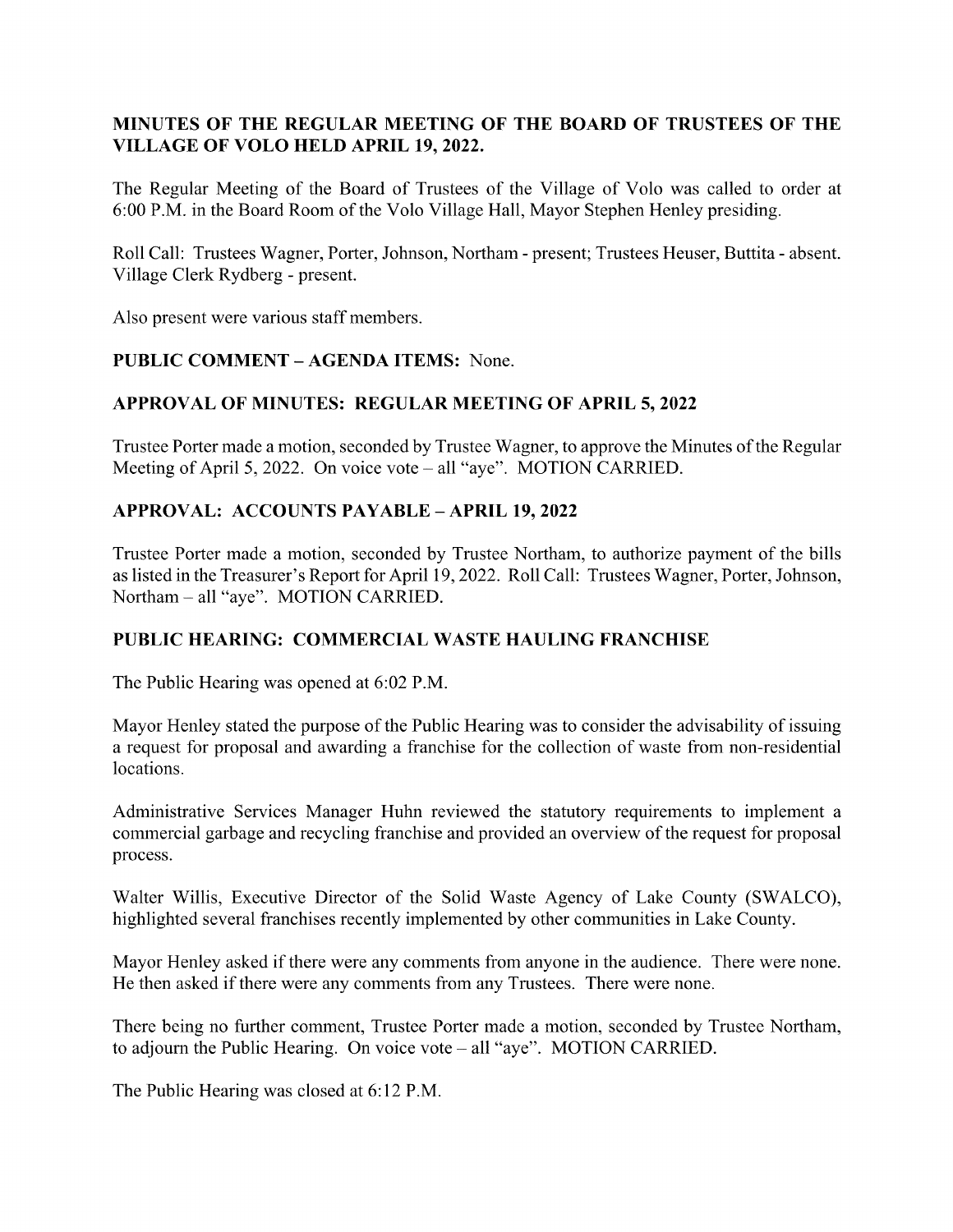### ORDINANCE NO. O-22-04: LIQUOR ORDINANCE AMENDMENT

Trustee Porter made a motion, seconded by Trustee Wagner, to approve Ordinance No. O-22-04, amending the Liquor Ordinance to create a new license class (Class J) and adjust the number of licenses. Roll Call: Trustees Porter, Johnson, Northam, Wagner – all "aye". MOTION CARRIED.

### FEE WAIVER REQUEST: FISH LAKE BEACH

Trustee Porter made a motion, seconded by Trustee Johnson, to waive the \$1,500 liquor license fee for Fish Lake Beach due the fact that they have been unable to utilize their liquor license the last two years. Roll Call: Trustees Johnson, Northam, Wagner, Porter – all "aye". MOTION CARRIED.

#### ORDINANCE NO. O-22-05: AMENDING THE ANNUAL FEE SCHEDULE

Trustee Northam made a motion, seconded by Trustee Porter, to approve Ordinance No. O-21-05, amending the Annual Fee Schedule to establish rates for water service and garbage and recycling services for FY 22/23. Roll Call: Trustees Northam, Wagner, Porter, Johnson – all "aye". MOTION CARRIED.

#### RESOLUTION NO. R-22-267: MFT MAINTENANCE RESOLUTION

Trustee Porter made a motion, seconded by Trustee Wagner, to approve Resolution No. R-22-267, outlining the cost of maintenance activities to be paid for with motor fuel tax funds. Roll Call: Trustees Wagner, Porter, Johnson, Northam – all " aye". MOTION CARRIED.

#### APPROVAL: AMENDED FUND BALANCE POLICY

Trustee Porter made a motion, seconded by Trustee Northam, to amend the Village's Fund Balance Policy to reduce the target fund balance for enterprise funds from two (2) months of operating expenses to one (1) month of operating expenses. Roll Call: Trustees Porter, Johnson, Northam, Wagner – all "aye". MOTION CARRIED.

#### APPROVAL: REGULAR VILLAGE APPOINTMENTS

Trustee Porter made a motion, seconded by Trustee Wagner, to approve Mayor Henley's recommendations for various regular annual appointments. Roll Call: Trustees Johnson, Northam, Wagner, Porter – all "aye". MOTION CARRIED.

#### APPROVAL: FY 22/23 REGULAR MEETING SCHEDULE

Trustee Porter made a motion, seconded by Trustee Northam, to approve the regular meeting schedule for FY 22/23. Roll Call: Trustees Northam, Wagner, Porter, Johnson – all "aye". MOTION CARRIED.